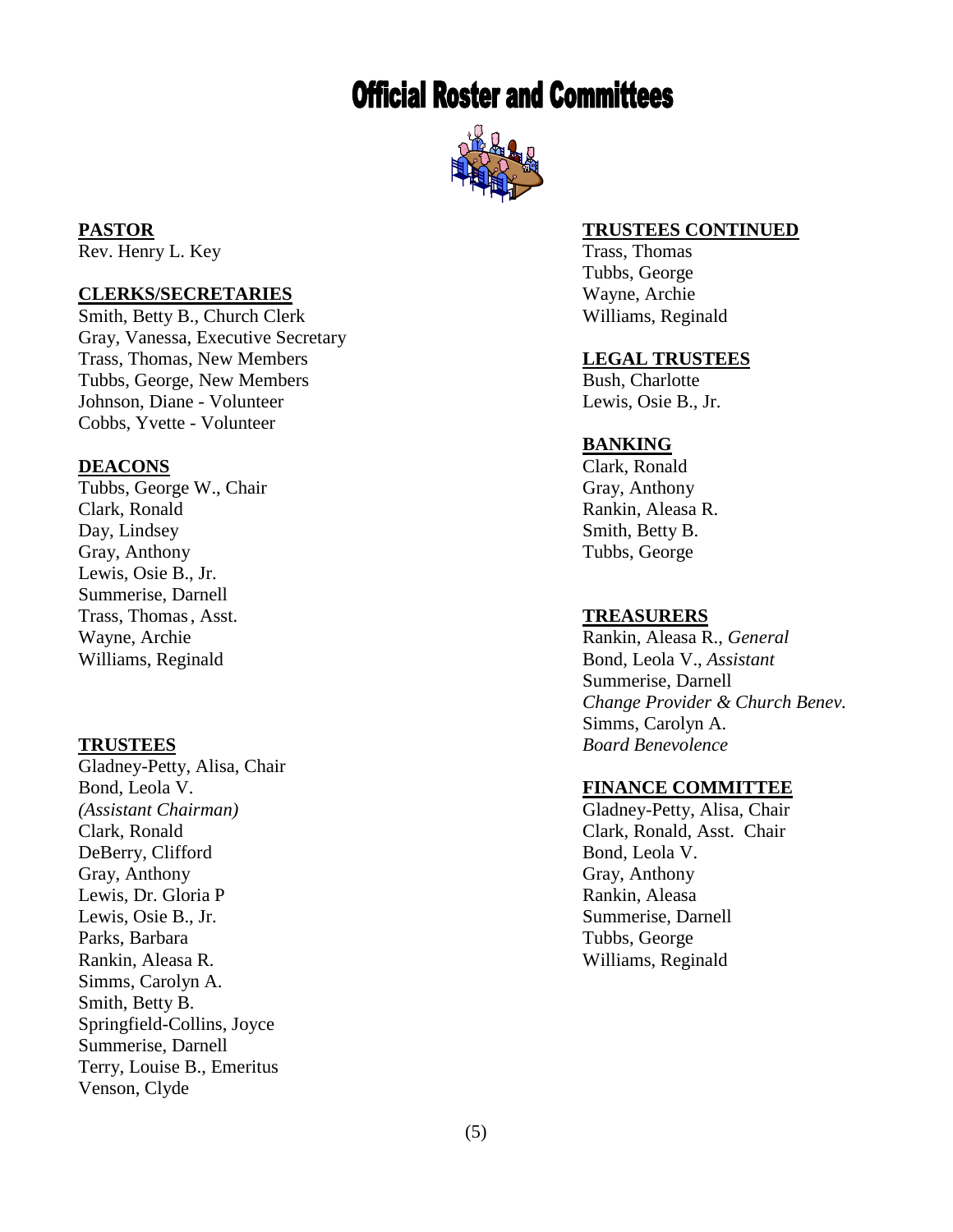# **Official Roster and Committees Continued**



# **BUDGET COMMITTEE HOUSE COMMITTEE**

Rankin, Aleasa, Chair Venson, Clyde, Chair Bond, Leola V, Gray, Vanessa Clark, Ronald Rankin, Aleasa Pryor-Lewis, Gloria **Richards**, Andy Terry, Louise B., Emeritus Sallie, Shirley

### **ANNOUNCEMENTS CLERKS** Parks, Barbara J.

Bell, Stan Wayne, Archie Wilkinson, Jessieonna

# **MUSIC COMMITTEE** Trass, Thomas, Chair

Bond, Leola V. Chairman Smith, Betty B. Johnson, Diane Bond, Leola McKinley, Elizabeth B. Tubbs, George Middleton, Dr. Angela Gladney-Petty, Alisa Parks, Barbara Venson, Clyde Summerise, Darnell

Peterson, Rosetta H. Tubbs, George *Director Sanctuary & Memorial Choirs* Johnson, Diane **BEREAVED FAMILIES** *Director, Youth Choir* Ivy, Narcissia, Chair Cohns-Jones, Sandra Burnett, Josie *Asst. Youth Choir* DeBerry, Clifford McNeal, Peter J., Sr. DeBerry, Lavonia *Co-Directors, Mass Choir* Pearson, Vivian Gray, LaRessa Renee Smith, Betty B. *Director OWH Hand Bell Choir* Summerise, Darnell

### **PERSONNEL COMMITTEE** Warr, Thelma

Springfield-Collins, Joyce, Chair Williams, Pearline, Emeritus Clark, Ronald Gray, Anthony Johnson, Diane Sallie, Shirley Smith, Betty B. Summerise, Darnell Venson, Clyde Williams, Reginald (6)

Gladney, Alisa, Assistant Summerise, Darnell, Co-Chair Simms, Carolyn A. Smith, Betty B. Williams, Pearline, Emeritus

### **PERMANENT ORG. COMMITTEE**

Lewis, Alexus D. Sr. Terry, Louise B., Emeritus

### **BENEVOLENCE COMMITTEE**

Smith, Betty B., Chair **CHOIRISTERS** McKinley, Elizabeth

Trass, Emma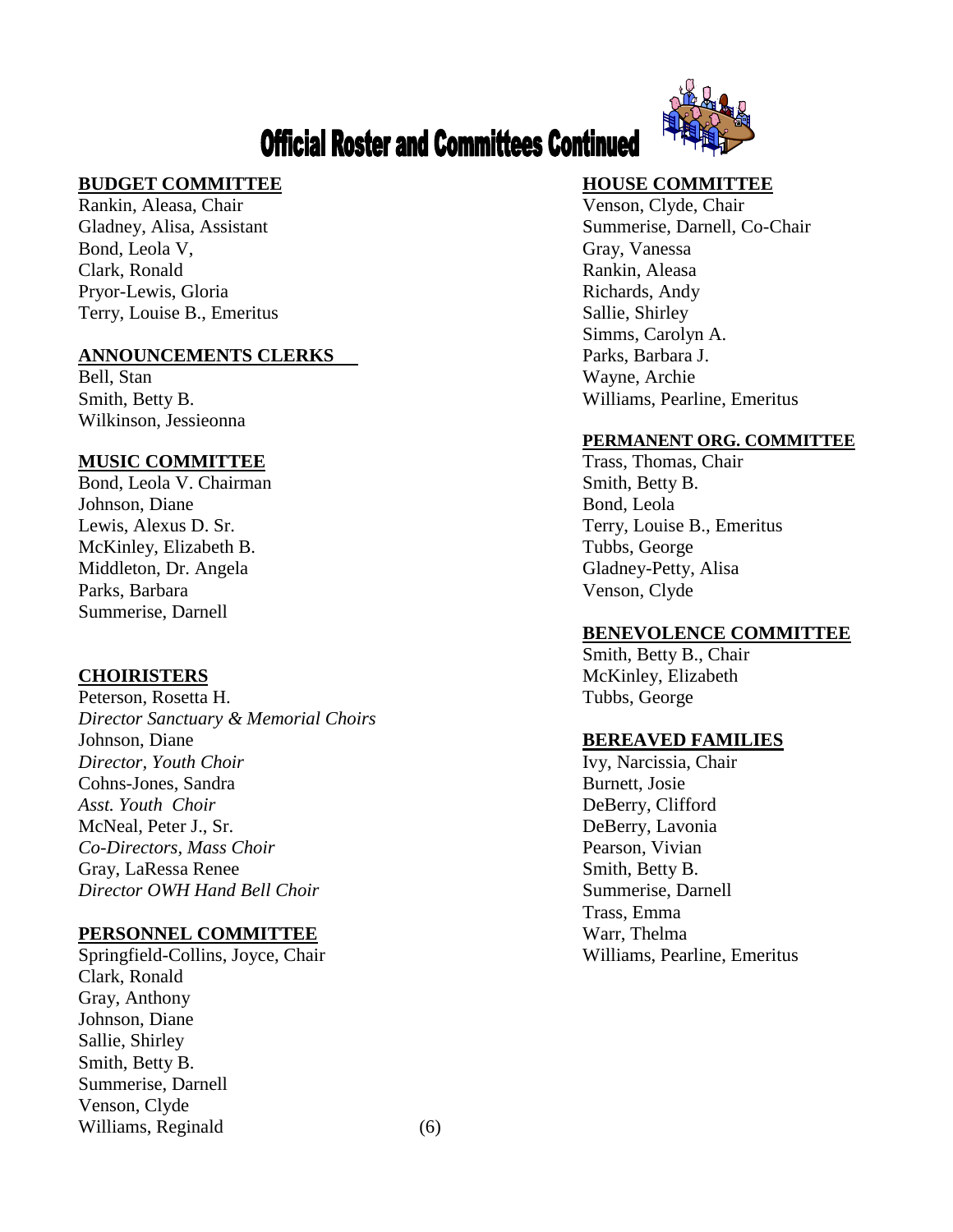

# **Official Roster and Committees Continued**

345-7828 -7828 388 Key, Dr. Shirley Peterson, Rosetta Pryor -Lewis, Gloria

# **FIRST AID COMMITTEE**

Amis, Gladys, Chair Ivy, Narcissia **USHER BOARD** Robinson, Juanita

# **WEDDING CONSULTANTS**

Gray, Garnett Springfield-Collins, Joyce 304

# **DEACONS' BOARD**

785-9260 Trass, Thomas 743-8564

### **DEACONESS BOARD**

Tubbs, Virginia, Chair **FAITHFUL FEW CLUB** 785-9260 Pryor -Lewis, Gloria, Secretary 276

# **TRUSTEES BOARD**

Gladney-Petty, Alisa, Chair **NEW ERA CLUB** 304-8596 Bond, Leola, Asst. Chair 345

# **SUNDAY SCHOOL**

Tubbs, Virginia, Supt. **WILLING WORKERS CLUB** 785-9260 Trass, Emma, Sec'y 396 743-8564 Cobbs, Yvette, Dev. Ldr. (7)

# **NEWSLETTER STAFF MISSIONARY SOCIETY**

Rankin, Aleasa, Chair Jones, Sandra C., President 388-5019 Gladney-Petty, Alisa, Secretary 304-8596

# Tubbs, Virginia **BOARD OF CHR. EDU.**

Gray, Garnett, Chair 346 -4955 Key, Dr. Shirley, Asst. Tubbs, Virginia, Secretary 785-9260

Gray, L. Renee Amis, Gladys, President 362-6678 Pryor -Lewis, Gloria, Secretary

# **– Nurture Baptist Churches**

Gladney-Petty, Alisa, Chairman 304-8596 Gray, Vanessa, Co -Chair Cobb, Yvette Secretary

# Tubbs, George., Chair **SANCTUARY CHOIR**

Ballard, Emma J., President 722-2282 Rankin, Aleasa, Vice President 345 -7828

M. Diane Johnson, President 276-9372 McKinley, Elizabeth, Secretary 774 -7888

Rankin, Aleasa, President 345-7828 Vanessa Gray, Secretary

Ivy, Narcissia, President 396-6814 DeBerry, Lavonia, Secretary 624-7860